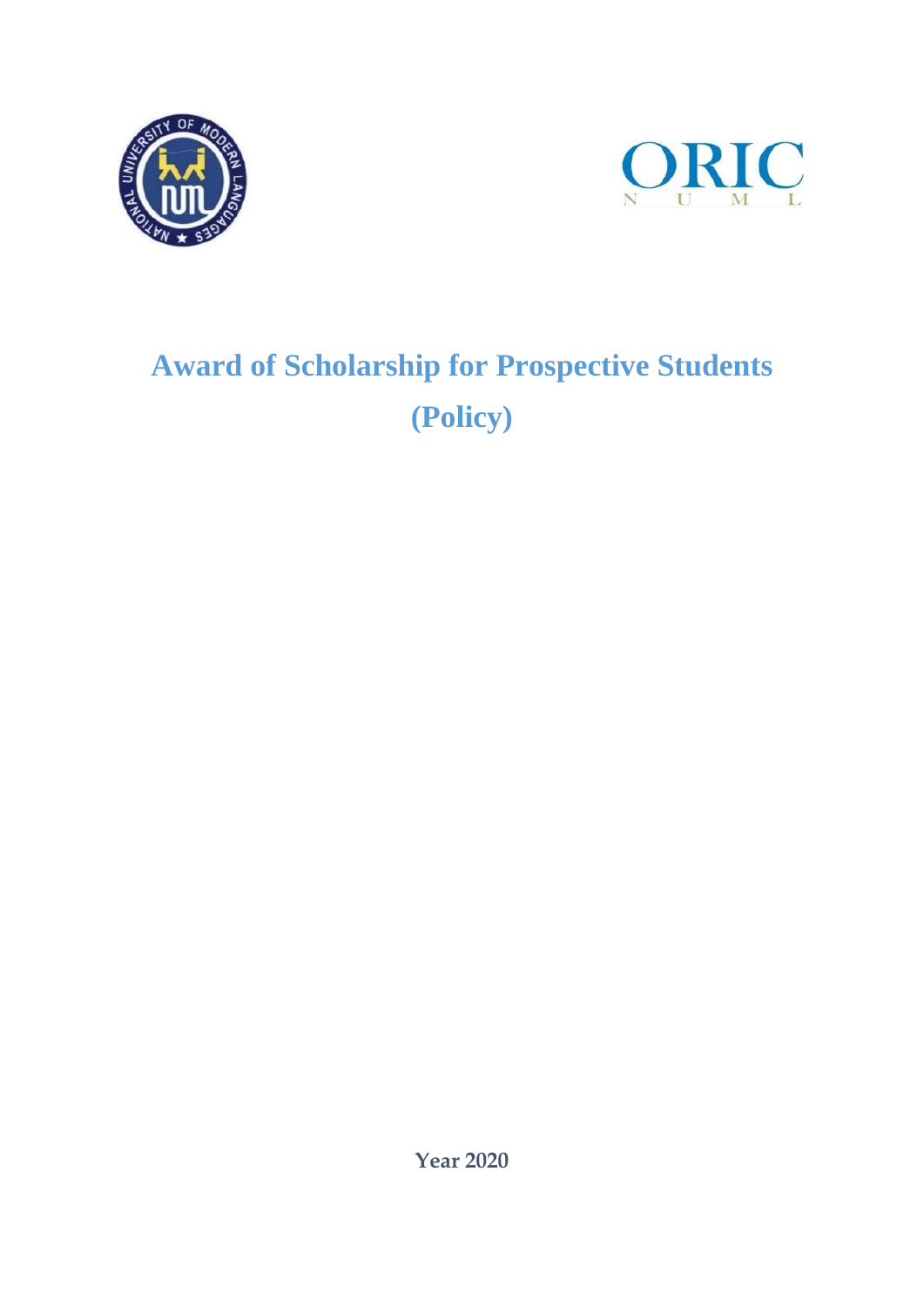| <b>Contents</b> |  |
|-----------------|--|
|                 |  |
|                 |  |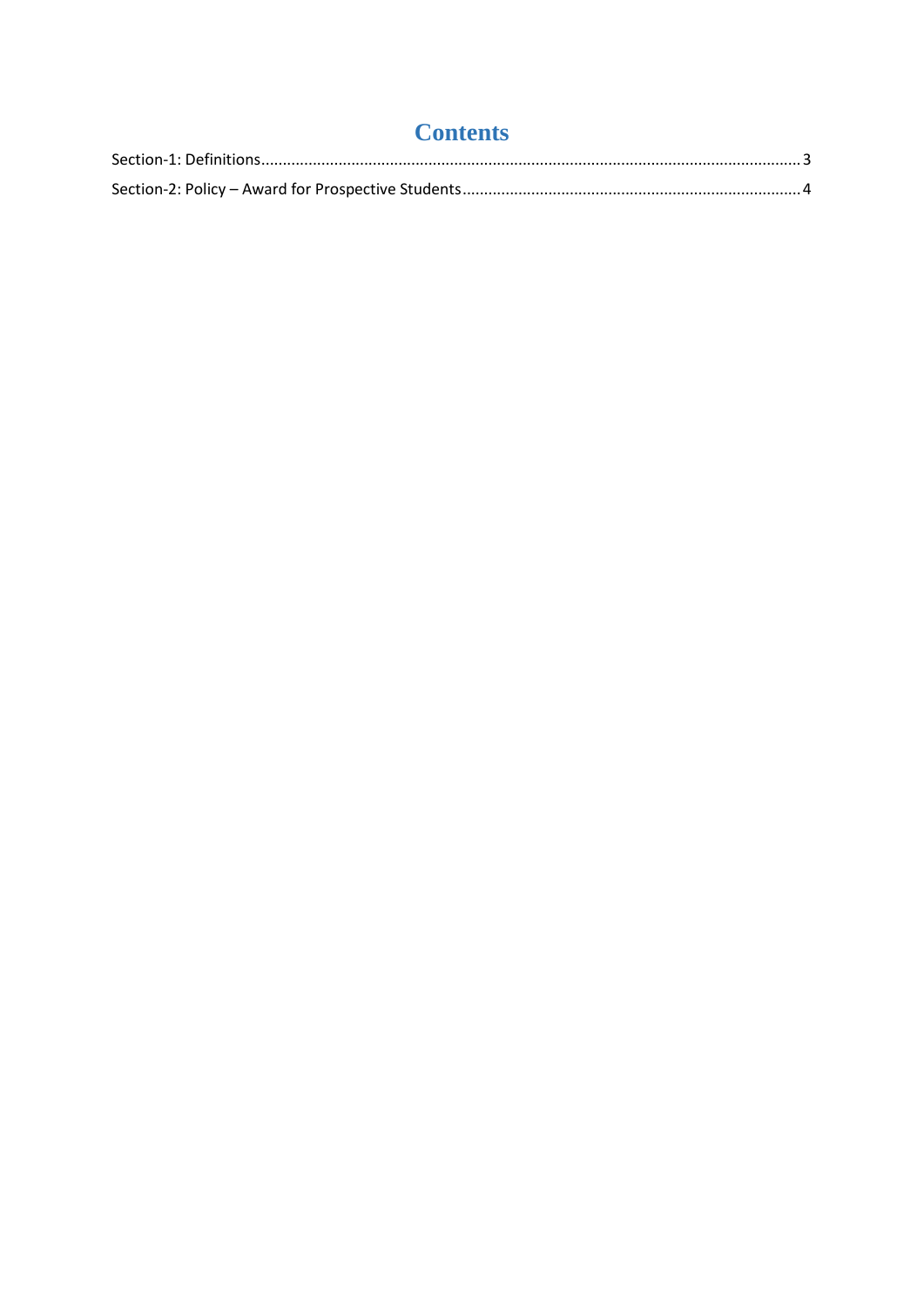## <span id="page-2-0"></span>**Section-1: Definitions**

In this Policy Document, unless otherwise specified, or anything repugnant to the Act and Statutes of National University of Modern Languages, the following expressions shall have the meanings as follows:

- **1.1** *Incoming Student means the student newly admitted in the University.*
- **1.2** *Prospective Student means the student who might attend the University in the future.*
- **1.3** *Top Student means the student who score highest marks in a course/department/faculty.*
- **1.4** *Incentive means awarding fee waiver and/or Certificate of Appreciation.*
- **1.5** *Procedure* is the process followed for implementing the policy.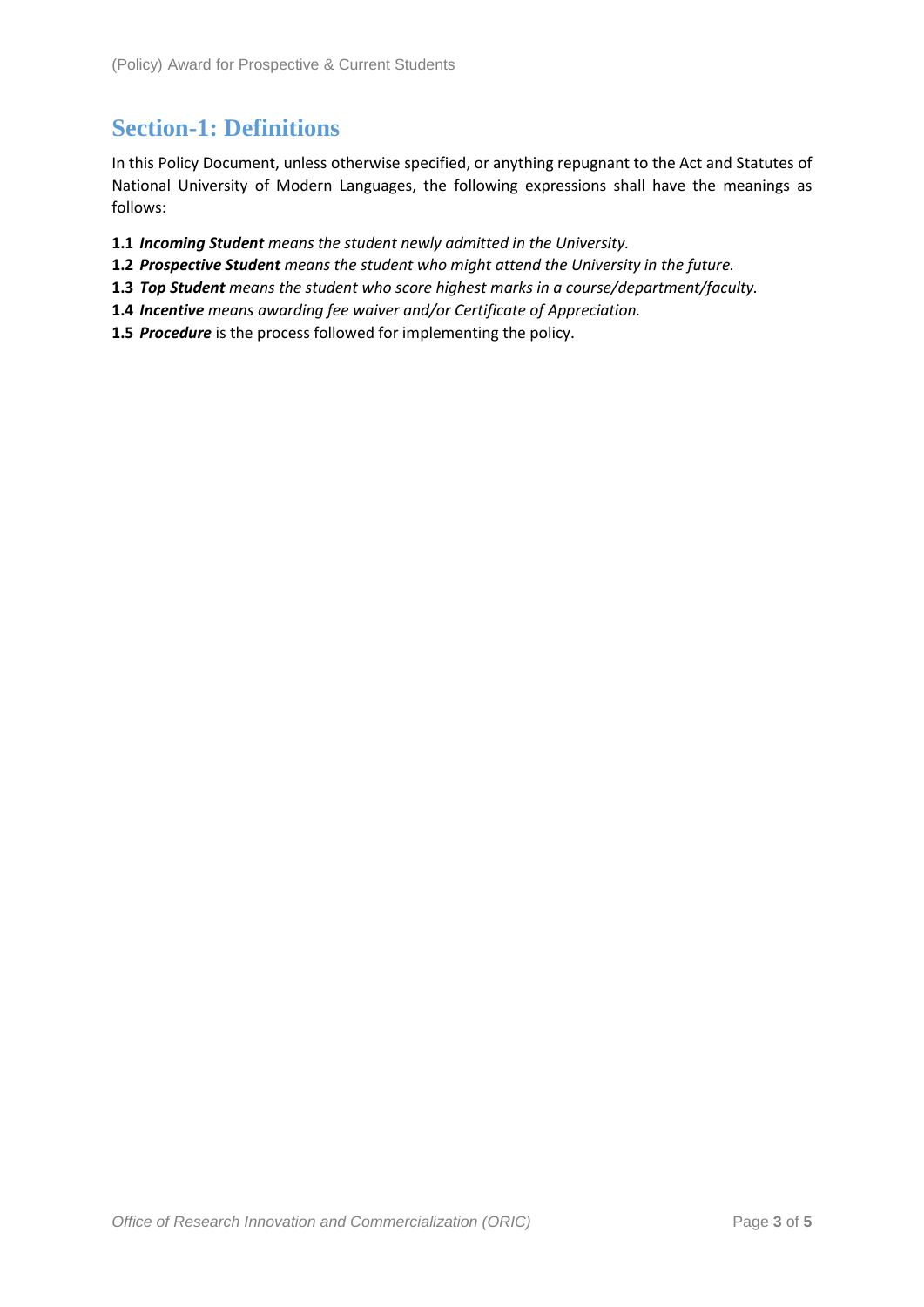# <span id="page-3-0"></span>**Section-2: Policy – Award for Prospective Students**

#### **1. Purpose:**

Purpose of this policy is to attract best talent of the country to NUML and give them incentives based on their performance.

#### **2. Scope:**

Incoming/prospective students of BS degree programs.

#### **3. Policy Statement:**

**3.1** Prospective students who got distinction in college will get incentive in form of fee waiver for first semester, which may continue based on their performance.

**3.2** The following fee incentives will be given to the prospective students of NUML. **Category-A: Merit Scholarship:** 

1. The top position holder from any board in Pakistan will get 100 % fee waiver in the first semester.

2. Second position holder will get 75 % fee waiver in the first semester.

3. Third position holder will get 50 % fee waiver in the first semester.

4. The students getting 90 % or above (both in board exams or A-level exams as considered by inter board committee) may be considered after the top position holders for fee concession by the Selection Committee given the availability of financial and seats position.

5. The students will have to secure at least 85% marks in the succeeding semesters if they want to keep getting the scholarship.

6. The selection committee reserves the right of deciding number of scholarships given the availability of funds and seats.

#### **Category-B: Sports Based Scholarship:**

To attract top sports persons in the country to NUML, the following incentives will be given:

1. Individual who have participated in the national or international events will get 100 % fee waiver in the first semester.

2. Individuals who have participated in provincial level events will get 75 % waiver in the first semester.

3. Individuals who have participated in district/ divisional level events will get 50 % waiver in the first semester.

4. The students will have to secure at least 70% marks in the succeeding semesters if they want to keep getting the scholarship.

5. The selection committee reserves the right of deciding number of scholarships given the availability of funds and seats.

### **Category-C: Extra Curricular Activities Based Scholarship:**

1. The winners of National level debaters/ Naat Khuwan/ Qari/ Poet competitions will get 100 % fee waiver in the first semester.

2. The students will have to secure at least 75% marks in the succeeding semesters if they want to keep getting the scholarship.

3. The selection committee reserves the rights of deciding number of scholarships given the funds and availability of seats.